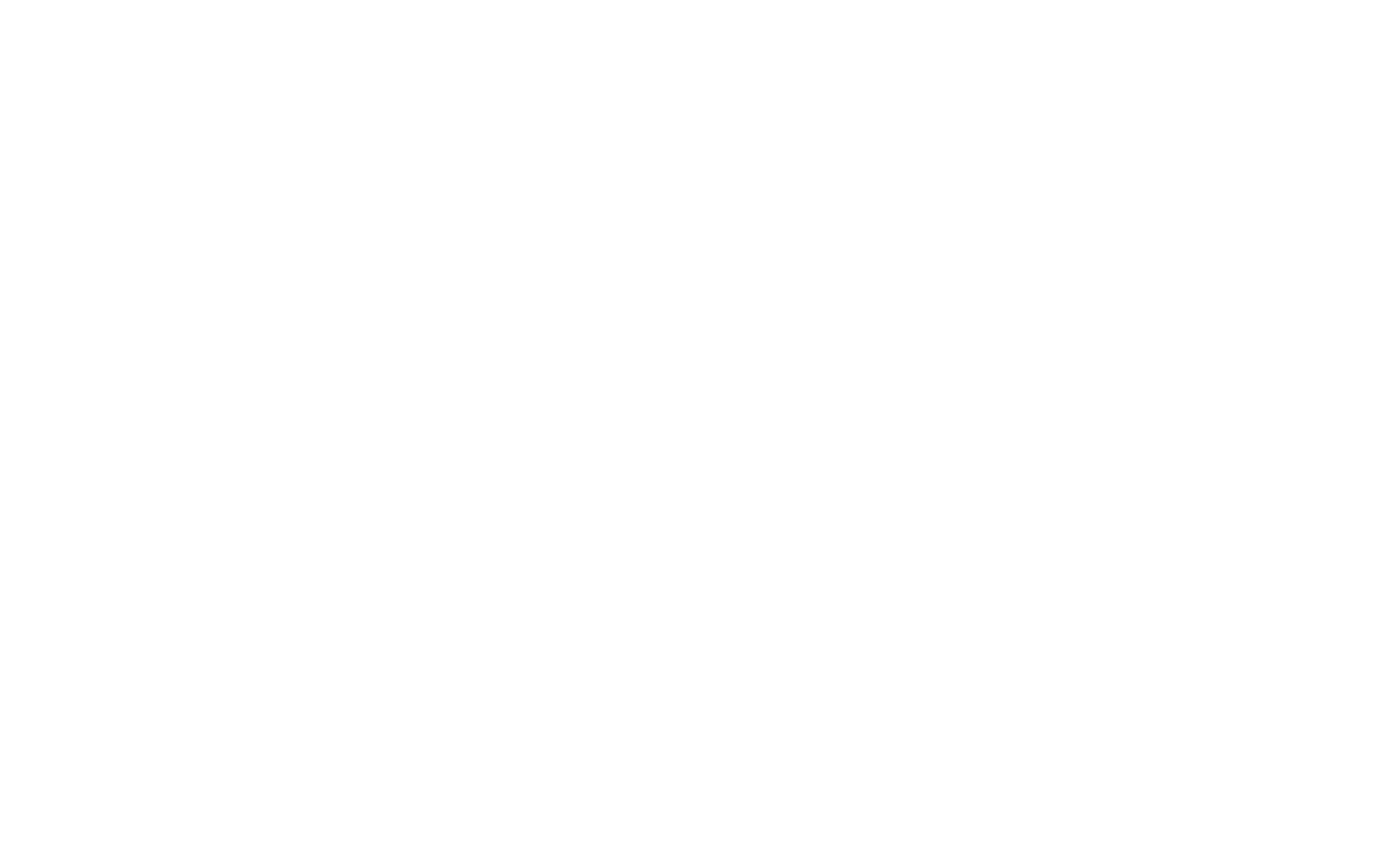### CONSEJO PROVINCIAL DE ECUCACION FECHA DE EMISION: 06/12/2021 JUNTA DE CLASIFICACION DE EDUCACION PRIMARIA

LISTADO DEFINITIVO DOC.TIT.EN CONDICIONES DE ASC.POR LOCALIDAD A¥O 2022.

| <sup>3</sup> Local i dad: 28 de Noviembre<br><sup>3</sup> VICEDI RECTORES CON 3 A¥OS EN CONDICIONES DE ACCEDER A LA DI RECCION                                                                                                                                                                                                                                                                              |                                                                                        |                                                                                                        |  |  |                                                                                                              |                                                                                                                                                               |              |                                                                       | LIJIADU DELINI II VU DUG. II I. LN GUNDI GIUNEJ DE AJG. FUN LUGALIDAD ATU ZUZZ.                                                   |  |           |                                                                                                                                                                                                                                                                                                                                                                                                                   |  |
|-------------------------------------------------------------------------------------------------------------------------------------------------------------------------------------------------------------------------------------------------------------------------------------------------------------------------------------------------------------------------------------------------------------|----------------------------------------------------------------------------------------|--------------------------------------------------------------------------------------------------------|--|--|--------------------------------------------------------------------------------------------------------------|---------------------------------------------------------------------------------------------------------------------------------------------------------------|--------------|-----------------------------------------------------------------------|-----------------------------------------------------------------------------------------------------------------------------------|--|-----------|-------------------------------------------------------------------------------------------------------------------------------------------------------------------------------------------------------------------------------------------------------------------------------------------------------------------------------------------------------------------------------------------------------------------|--|
| Nro Apellido y Nombre Tit A.P. --- SERVICIOS DOCENTES --- ANT. CUL. RESI. M.A. ATP O.T. PUBL - ACTIVIDADES -C.C. J.E. OTRO S.D.I. PUNT. Establecimiento Titular<br>Ord<br>e de la construcción de la construcción de la construcción de la construcción de la construcción de la construcción<br>En la construcción de la construcción de la construcción de la construcción de la construcción de la const |                                                                                        |                                                                                                        |  |  |                                                                                                              |                                                                                                                                                               |              |                                                                       | M.A/E Vic Dir Sup S.T. Voc D.N.Asis Dict Loc Prov Na/In                                                                           |  | ALDP GRAL |                                                                                                                                                                                                                                                                                                                                                                                                                   |  |
| MAESTROS DE A¥O EN CONDICIONES DE ACCEDER A LA VICEDIRECCION DE EGB 1 y 2 <sup>3</sup>                                                                                                                                                                                                                                                                                                                      |                                                                                        |                                                                                                        |  |  |                                                                                                              |                                                                                                                                                               |              |                                                                       |                                                                                                                                   |  |           |                                                                                                                                                                                                                                                                                                                                                                                                                   |  |
|                                                                                                                                                                                                                                                                                                                                                                                                             |                                                                                        |                                                                                                        |  |  |                                                                                                              |                                                                                                                                                               |              |                                                                       | M.A/E Vic Dir Sup S.T. Voc D.N.Asis Dict Loc Prov Na/In                                                                           |  |           |                                                                                                                                                                                                                                                                                                                                                                                                                   |  |
| 1 I LLANES VI VI ANA<br>2 BARRERA ANALIA<br>3 TACTACA ROSANA<br>4 FERREYRA NORA<br>5 MAMANI MARIA<br>6 GALVAN SAMANTA<br>7 MANSILLA NORMA<br>8 BEJARANO MIRTA<br>9 MALDONADO GUADALUPE<br>10 CAMPANELLO PATRICIA<br>11 CARRIZO CRISTINA<br>12 CHOQUE ISABEL<br>13 AGUERO DI AZ LAURA<br>14 SOLORZA KARINA NOEMI<br>15 MILLICAY SONIA DEL<br>16 SOTO OSVALDO CARMEN                                          | $\begin{array}{ccc} 9 & & 5.20 \\ 9 & & 2.60 \\ 9 & & 4.40 \end{array}$<br>$\mathsf Q$ | 2.60<br>3.00<br>3.80<br>4.20<br>0.60 4.80 0.30<br>4.00<br>5.00<br>5.00<br>3.80<br>4.80<br>3.80<br>3.40 |  |  | 3.00<br>3.00<br>3.00<br>3.00<br>3.00<br>3.00<br>3.00<br>3.00<br>3.00<br>3.00<br>3.00<br>3.00<br>3.00<br>3.00 | 10.00<br>3.00 0.20 10.00 0.50 4.00 0.50<br>10.00<br>10.00<br>10.00 1.00<br>10.00<br>10.00<br>10.00 0.40<br>10.00<br>10.00<br>10.00<br>10.00<br>10.00<br>10.00 | 0.10<br>0.10 | 7.00<br>$\frac{1}{25}$<br>3.50<br>1.50<br>$0.10$ 1.50<br>1.00<br>1.00 | 10.00   0.10   11.50   0.15<br>0. 15<br>$.50$<br>0. 15<br>0. 05<br>0. 10<br>0.10<br>0.10<br>0.05<br>0.15<br>$0.05$ $0.10$<br>0.10 |  |           | 3.00 39.35 ESCUELA N 67<br>2.00 34.00 ESCUELA N 67<br>3.00 34.00 ESCUELA N 32<br>3.00 31.60 ESCUELA N 50<br>3.00 31.10 ESCUELA N 32<br>2.00 30.90 ESCUELA N 32<br>3.00 30.85 ESCUELA N 50<br>3.00 30.80 ESCUELA N 67<br>3.00 30.50 ESCUELA N 32<br>3.00 30.10 ESCUELA N 67<br>3.00 30.05 ESCUELA N 50<br>3.00 29.95 ESCUELA N 32<br>3.00 29.95 ESCUELA N 67<br>3.00 28.80 ESCUELA N 32<br>3.00 28.60 ESCUELA N 32 |  |

# PAGINA: 1<br>FECHA DE EMISION: 06/12/2021